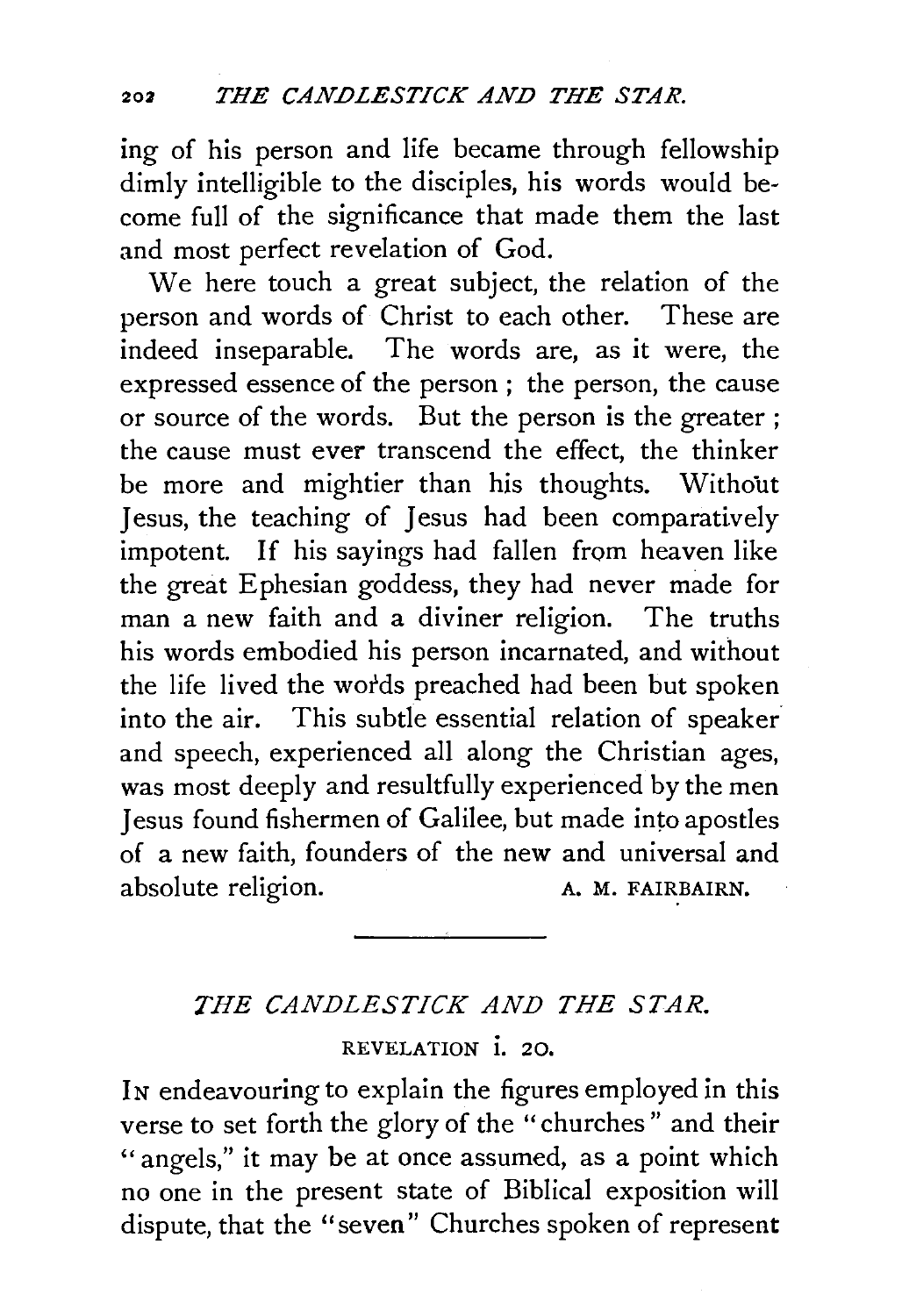not so much the seven Churches of the seven individual cities mentioned in the same chapter, as the one Church of Christ, in all countries and in all ages, down to the very end of time. It is the catholic, the universal Church, in all its varied but still united parts, that spreads itself out in the vision here recorded before the eye of the enraptured seer ; and in the midst of it, knowing all its members, watching over them, caring for them, and Himself loved, worshipped, and obeyed, he beholds the Son of Man, the great Priest and King of his people, the first and the last, that liveth and was dead, and behold He is alive for evermore, the one ground of faith and hope and love. The number *seven* is, in this connection at least, the number of the covenant, and it is used in its sacred, not its numerical, form.

But if the seven Churches be thus the one Church, it seems clear that a similar principle of interpretation must be applied to the other objects also spoken of in the same passage as seven in number-the seven golden candlesticks, the seven stars, and the seven angels. They too are severally one, and they are only viewed as seven in order to bring out, in the symbolism so much loved by the Hebrew mind, that their unity was not a unity of sameness, but one in which many different gifts and graces were combined together in a well-ordered and harmonious whole.

What, then, we have now to ask, is meant by the seven " angels" of the Churches, or the seven "stars"? for both names evidently refer to the same object: "The seven stars are the angels of the seven churches." Keeping in view what has been said with regard to the meaning of the number seven, a host of interpretations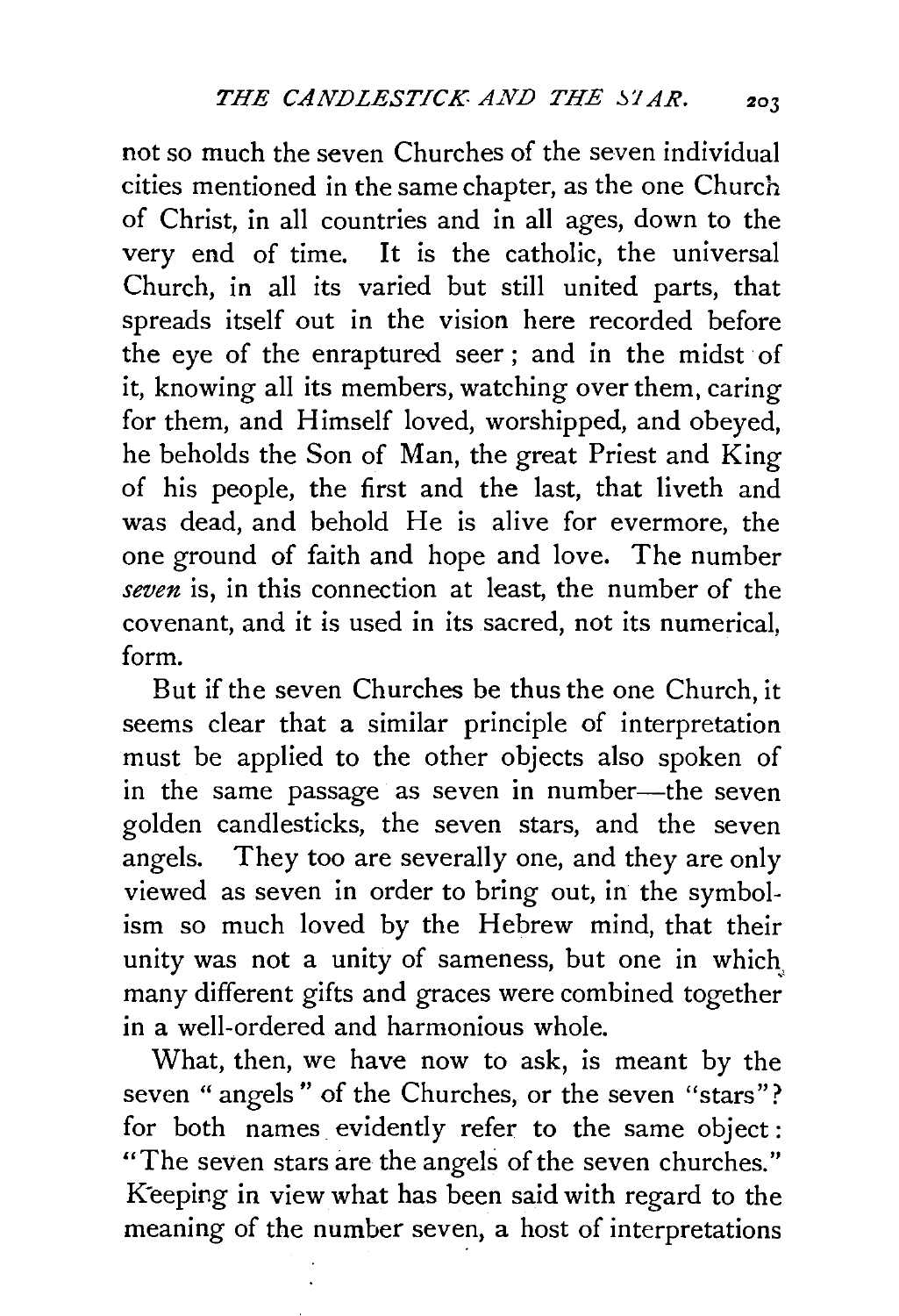is at once set aside by the simple fact that, whatever they are, they must be capable of being considered as a unity.

They cannot be actual messengers of the different Churches, sent with messages to St. John, and now addressed by him in return; for, apart from all that may be urged against such a view, and allowing that any individual Church may have its messenger, we cannot speak of the messenger of the Church when she is looked at as a whole. For the same reason they cannot be subordinate officials, occupying the position and known by the name of those who were called the angels or messengers of the synagogue. They cannot be guardian angels of the several Churches; for, even supposing that the existence of an angelic guardianship of this kind could be established, a universal guardianship can be' predicated of the Lord Jesus Christ, the great Head of the Church, alone. Nor, finally, can they be bishops of the several Churches, or moderators of their presbyteries. Favoured as this interpretation is, in one or other of these two forms, by not a few Episcopalian and Presbyterian writers of distinction, it is to be rejected on many grounds; but the consideration with which we are now dealing must suffice. If the seven Churches are representative of one Church, the seven angels of one angel, and if the latter is to have a positive existence as well as the former, we should, on this interpretation, be compelled to admit, what neither Episcopalian nor Presbyterian will readily contend for, a universal bishop, the moderator of a universal presbytery! Whether the idea might be tolerated or not is not the question. Enough that the present would indeed be a new passage in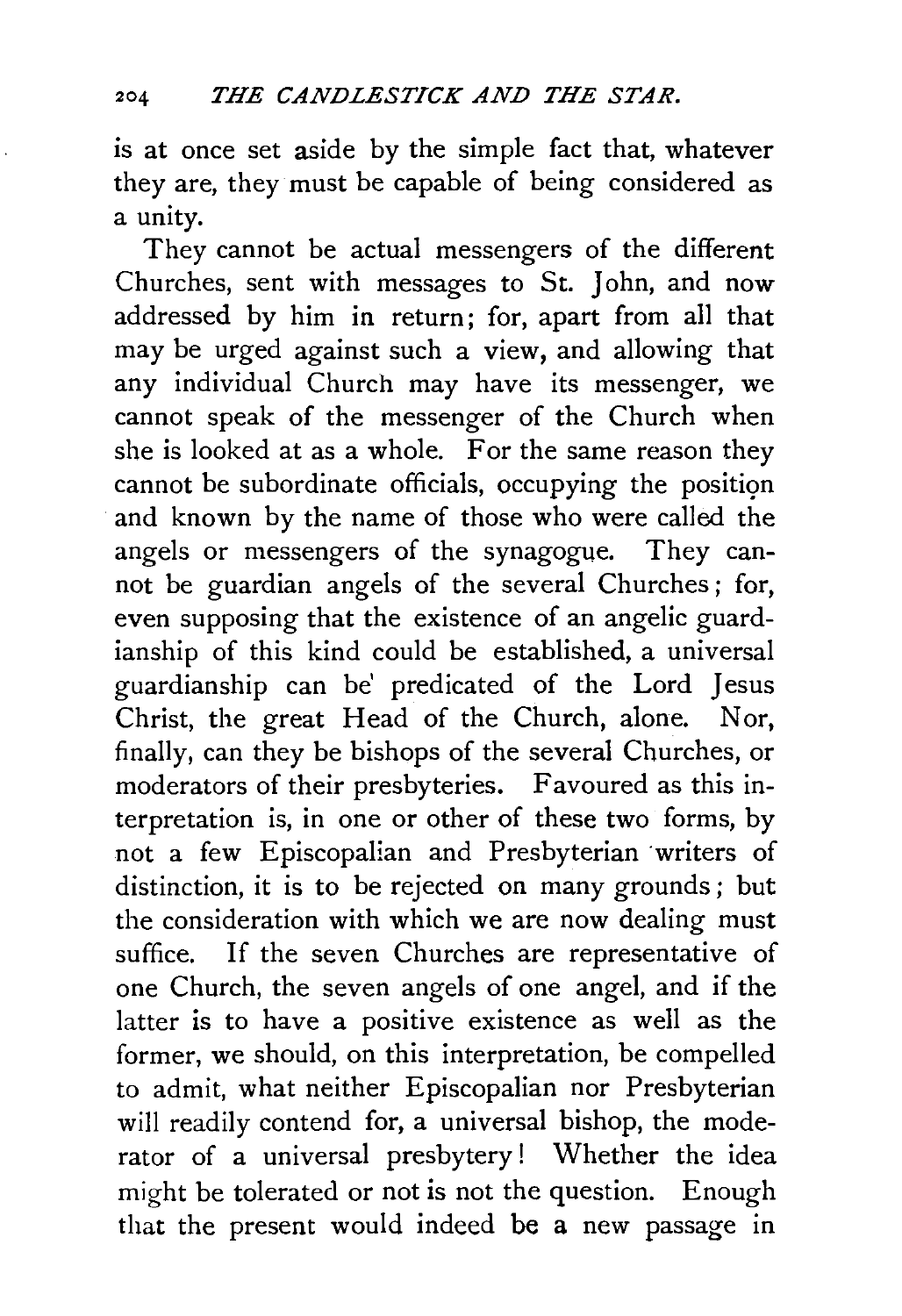which to find the government of the whole Church culminating in a single official, whether presbyter or priest.

Such interpretations of the word " angel," and any others like them, may without hesitation be set aside. So far as we know, there is only one interpretation consistent with the view that we have been taking of that essential unity which is to mark the "angels " not less than the " Churches " of our passage. It has been adopted in modern times by Düsterdieck, though it is by no means adequately defended by him; and it sees in the angel of each Church its ideal representative, that in which the Church, when contemplated as *acting,*  finds expression. There is much in the general modes of thought by which the Apocalypse is marked to commend the view. It is to be noticed that "angels " are constantly referred to in this Book as the instruments by which both living beings and the different deparments of nature utter themselves, and take part in what is passing. God proclaims and executes his will by angels (Chaps. vii. 2 ; viii. 2 ; xiv. 6, 8, 9; xv. I, 6; xvii. I; and xviii. I, 2I). He addresses even the Son by an angel (Chap. xiv.  $15$ ). The Son acts and reveals his truth by an angel (Chaps. i,  $1$ ; xx.  $1$ ; and xxii. 6, 16). The waters have an angel (Chap. xvi. 5). Fire has an angel (Chap. xiv.  $18$ ). The winds have an angel (Chap. vii. 1). The abyss has an angel (Chap. ix. 11). In all these cases it will be observed that the "angel" is interposed when the persons or the things spoken of are represented as coming out of their condition in themselves, and as taking their part in intercourse or action. In like manner the "angels" of the Churches are the Churches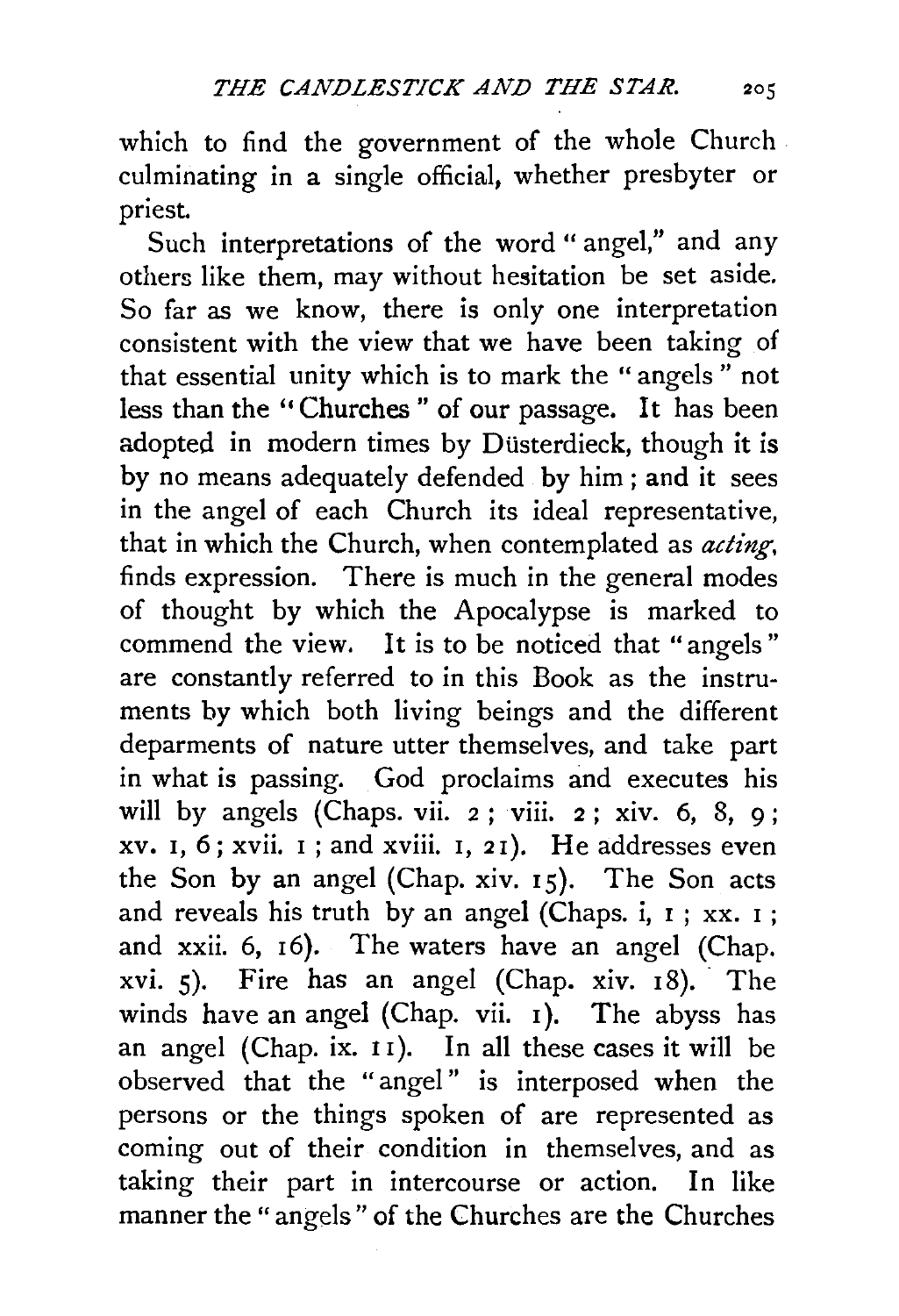themselves, just as the angel of the waters or the winds is the waters or the winds themselves; only that, when the Churches are thus spoken of, they are viewed as not merely in possession of inward vigour, bt t as exercising it on things without.

It will be at once seen how much this interpretation is confirmed by the fact that the " angels " are the same thmg as the " stars ; " for it is precisely the province of the star not to hide itself in some secret chamber, but to shine, to shed forth from its place in the firmament light upon the earth. The uniformity of treatment, too, which we have claimed for the *"seven*  Churches " and the " *seven* stars" is at once made possible, the former representing the one Church as she *is*, the latter representing no official connected with her, but the same one Church in what she *does.* 

Thus then we find, in the verse before us, a double picture of the Church. She is a golden candlestick : she is a star. But the figures of the Apocalyptist are never chosen at random, or in the mere exuberance of a rich imagination. They have a purpose and a meaning ; and when two of them are employed with reference to the same object, they must be intended to express different aspects of the manner in which the object is to be viewed. In the verse with which we deal, this difference is determined by that between the "golden candlestick" and a "star;" but the point to be particularly observed at present is that the Church is both. She has a double aspect. Viewed as in herself, she is a golden candlestick ; viewed in her action upon others, she is a star. The two aspects are entirely different; and both, taken together, fill out the idea of the Church's position in the world.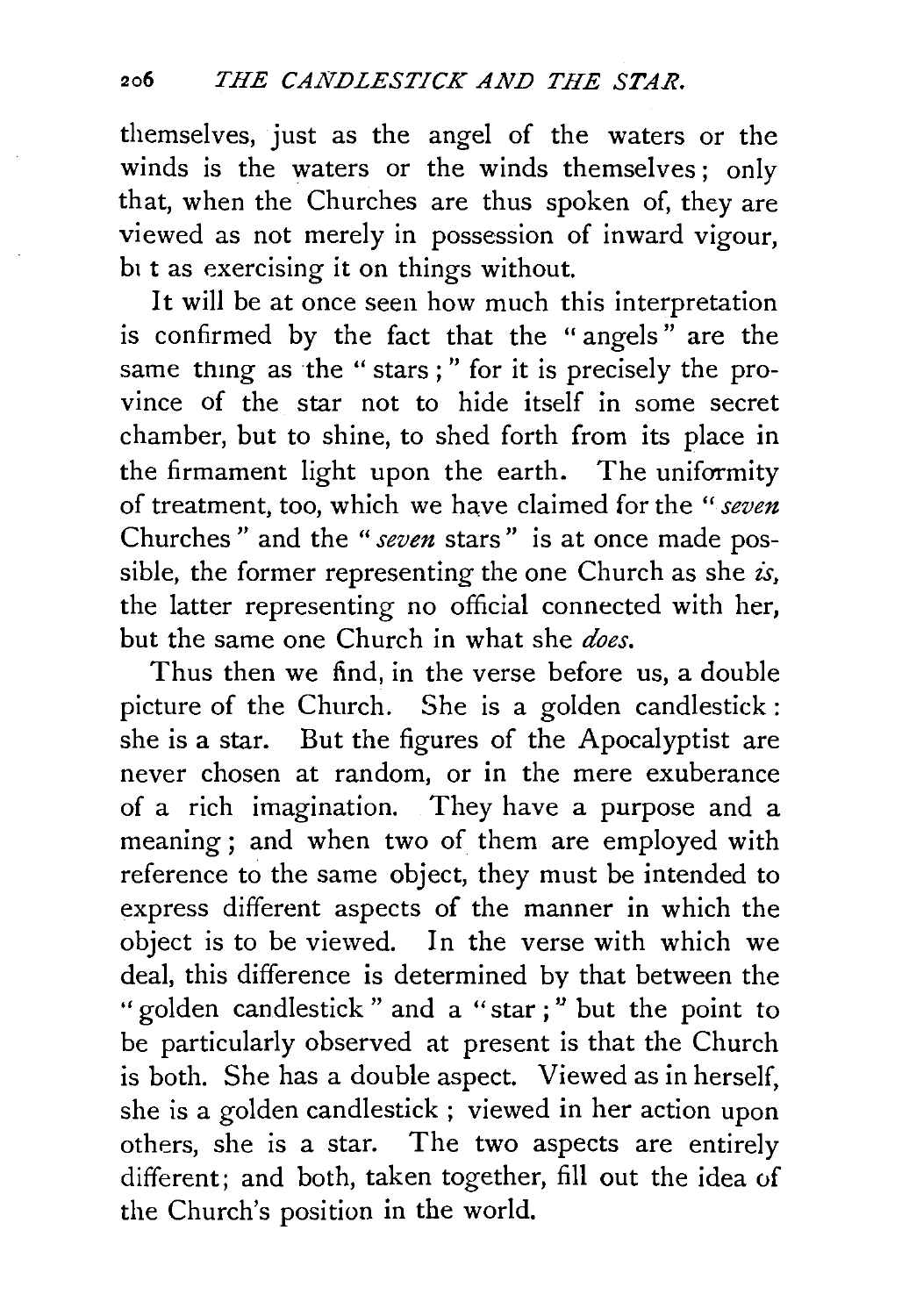I. *The Church is a Golden Candlestick.-!* t is not possible to hesitate a moment as to the. interpretation of the figure, nor is it necessary to say more than a single word upon the object which supplies it. The arrangements connected with the golden candlestick are familiar to every one, and all can easily enter into the conception of the whole as a symbol of the priestly nation in communion and fellowship with Him who dwelt within the Tabernacle. It stood in the "holy place," entered only by the priests. No common, certainly no heathen, eye ever beheld it. In an apartment which, being without windows, would otherwise have been completely dark, separated from the outer world by the first thick veil, it burned continually by day, possibly also the whole night through. Its practical value could not have been great. To the priests, no doubt, it would be useful as they ministered at the golden altar of incense, or at the table with the shewbread. But these services demanded so little time that it is impossible to explain the continuousness of the burning by the use it was of to them alone. Other considerations than those of immediate practical utility must be resorted to ; and when we ask, therefore, Why the candlestick burned as it did ? one answer only can be given: it burned for the sake of burning. It burned primarily for God, and not for man; burned that there might be always a light in the place which God had chosen to dwell in ; burned that its light might be to the people, gathered in their tents around the Tabernacle, a symbol of the holy flame which they were to be always sending up for the glory of God, for their own and each other's good; and, finally, burned that men, even when they did not see it, might yet know that it was there.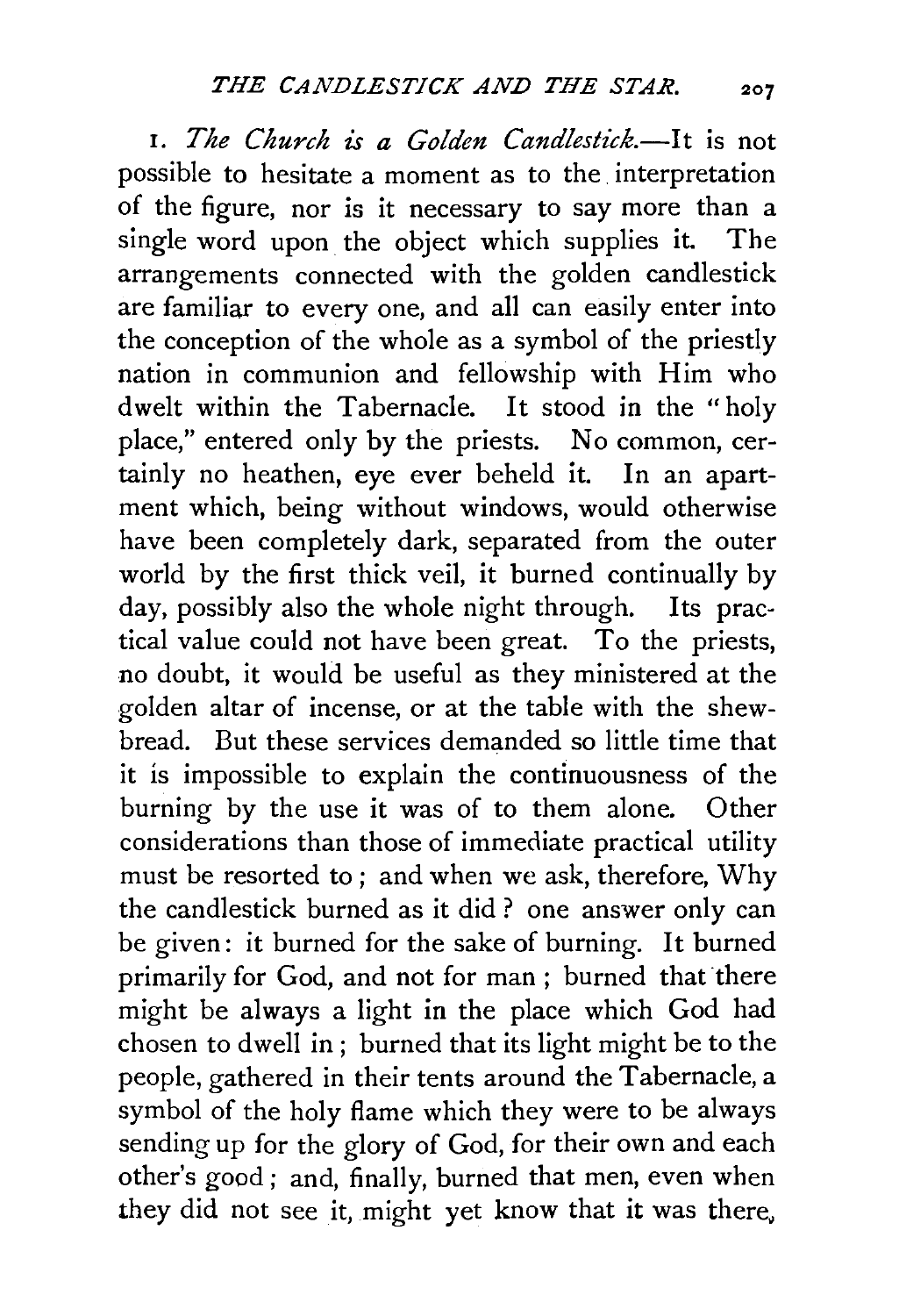lamp shining with lamp, and all of them throwing their beams of light, not upon any outer world, but, with as it were a loving fondness, upon the stem around which they were set, and upon one another.

Surely there is here a great lesson for the Church-and that especially in these distracted days when, having lost the consciousness of her unity, she has also necessarily lost that of her own separate and independent existence as a spiritual body, to be loved and cherished by her for its own sake, and for the mere joy of living *;* when she cannot think of her different members without pain ; when, in no small degree to drown the pain, she throws her whole vigour into outward activity in all its varied forms; and when she seems not unfrequently to forget that inner life, that quiet fellowship with God, that secret nourishing of *herself* in prayer and praise, which the world is not to see, for which the world cares not, which is seen and cared for only by Him who seeth in secret, and whose reward is · reserved for another and a distant day. No one can complain that our different Churches are wanting in a certain kind of vigour, in persistent and varied efforts to spread the glad tidings committed to their care, in unwearied exertions for the world's good. Their places of worship spring up in every corner ; their missions are planted in almost every lane; their ambassadors· are sent to every land ; their ministers are heard in every public assembly: " her sound is gone into all the earth, and her words unto the end of the world." What a contrast to past days of remissness, of carelessness, of ease in Zion ! We may be most thankful for the change. It is nothing less than a resurrection of Christian power that had been supposed to have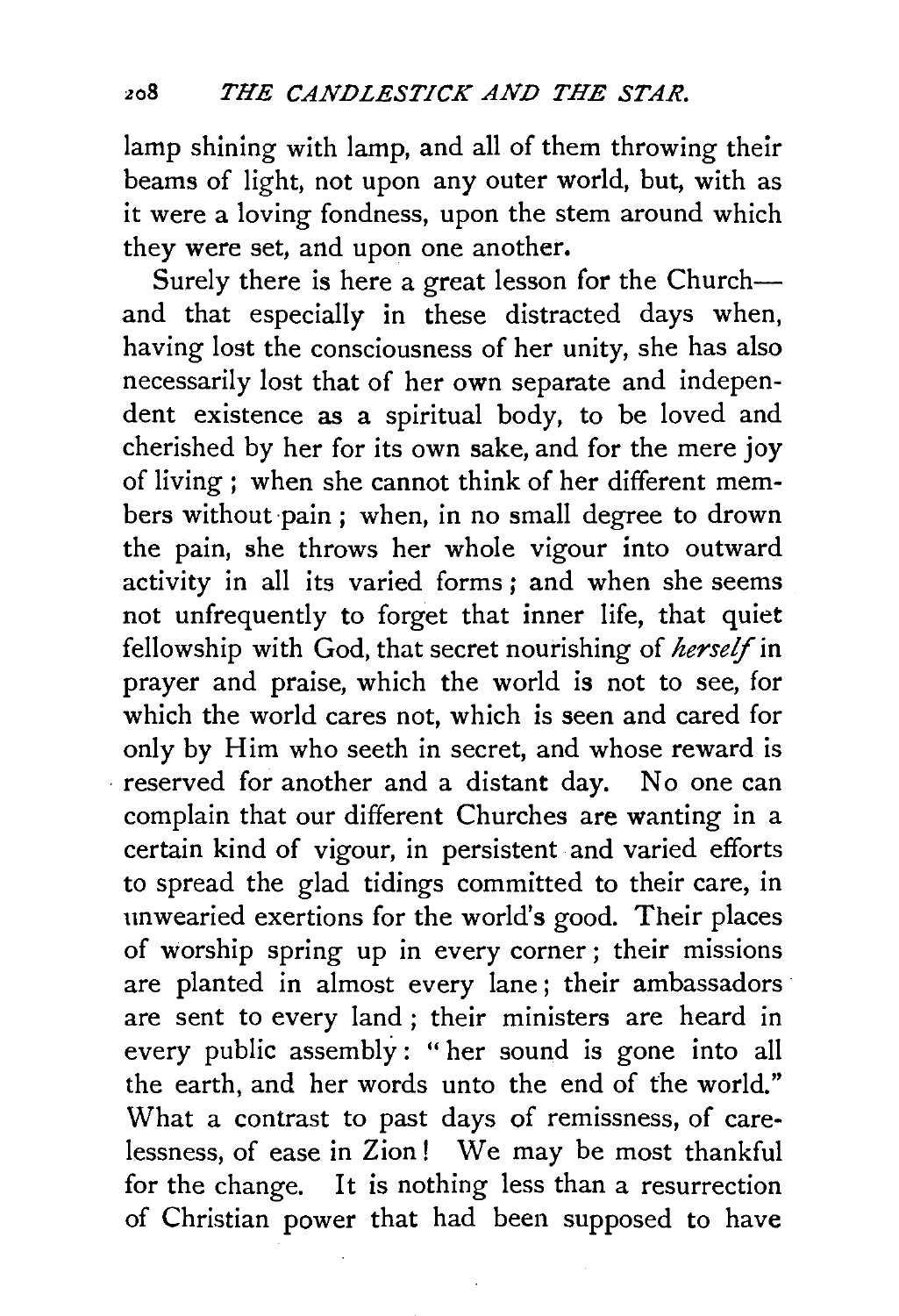vanished from the earth. She whom her enemies thought dead, who had been bound hand and foot with grave-clothes, and her face bound about with a napkin, has come forth at the command of her Lord, loosened, and let go, in the freshness of recovered youth.

Yet is there not a danger of too exclusive activity, of forgetting those springs far away from the busy world where the waters rise with which alone it is possible to fill the true channel of Christian life ? May not our conception of the Church's function be too much limited by the thought of her direct action upon those who are beyond her pale ? May we not come fo regard her as a mere busy institution, in which every one of her members has some sphere of outward ac· tivity assigned him, which he fails to fill aright unless he is incessantly employed in it? There is no doubt a service in work, but "they also serve who stand and wait."

> There are in this loud stunning tide Of human care and crime, With whom the melodies abide Of the everlasting chime ; Who carry music in their heart Through dusky lane and wrangling mart, Plying their daily task with busier feet, Because their secret souls a holy strain repeat.

Of her of the Mary, not the Martha, spirit, our Lord Himself said that she had chosen the "good part."

But this loss of the true idea of the Church, as set forth in the figure of . St. John with which we are now dealing, is not to be seen only in the substitution of outward activity for inward nourishing of the soul : it is to be seen not less in the spirit of much of our Christian worship. That worship is regulated by *the-*YOL. VUI, 14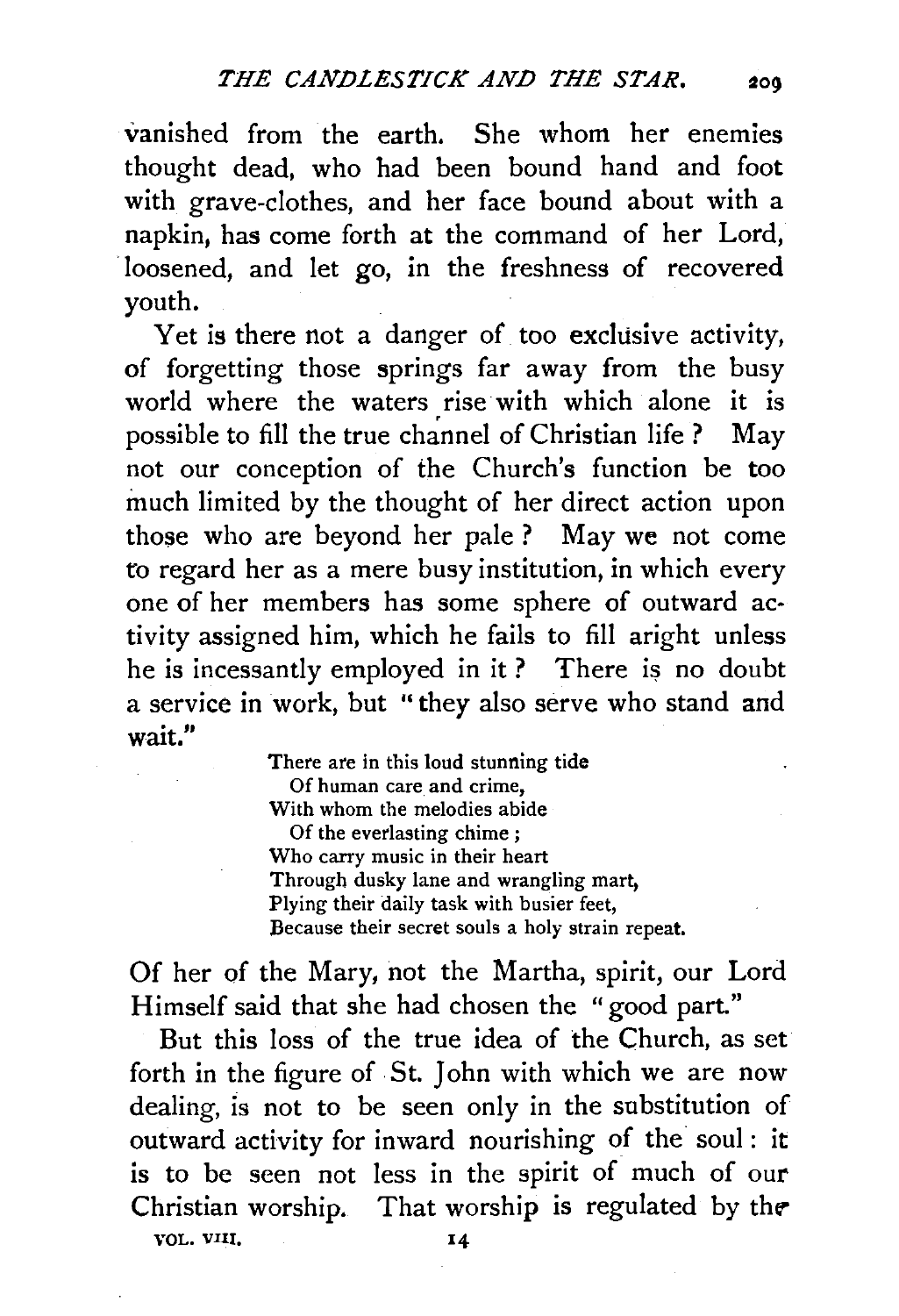idea of converting men. This, however, is the idea of a mission to the heathen. Were we all still heathen, were the minister of the gospel simply a missionary to the heathen, the conception would be just; but we are not the one, and he is not the other, only. Both are a part of the body of Christ ; and the main function of the Christian congregation is to nourish itself as such, to gain as such more strength, to reflect as such more light, to exhibit as such more of that beauty of holiness which was exhibited by its Lord. Christian men meeting in the sanctuary have a higher charge than that of simply saving, in the ordinary acceptation of the words, either their own souls or those of others, They have a charge, in fulfilling which aright they best accomplish both these great ends. In the very carrying out of the idea for which they meet they are already saved; and the commission entrusted to them by their Lord is that, as thus saved, they make manifest the glory oi Divine sonship, of the grace in which they stand, and of the privileges which they enjoy. The world ought not to behold in them a multitude pricked to the heart, and crying out, " Men and brethren, what shall we do?" It ought to behold in them a witness that God is with them, that his tabernacle is again with men, that He dwells in them, and walks in them-He their God, and they his people. All powerful emotions of the soul seek utterance, not for the sake of impressing others only, but for the sake of relieving the soul itself; and in the utterance the soul finds relief and strengthening and reward. It cannot be otherwise with the powerful emotions of Christ's believing people; and the services of the sanctuary give these an utterance, to the joy of the congre-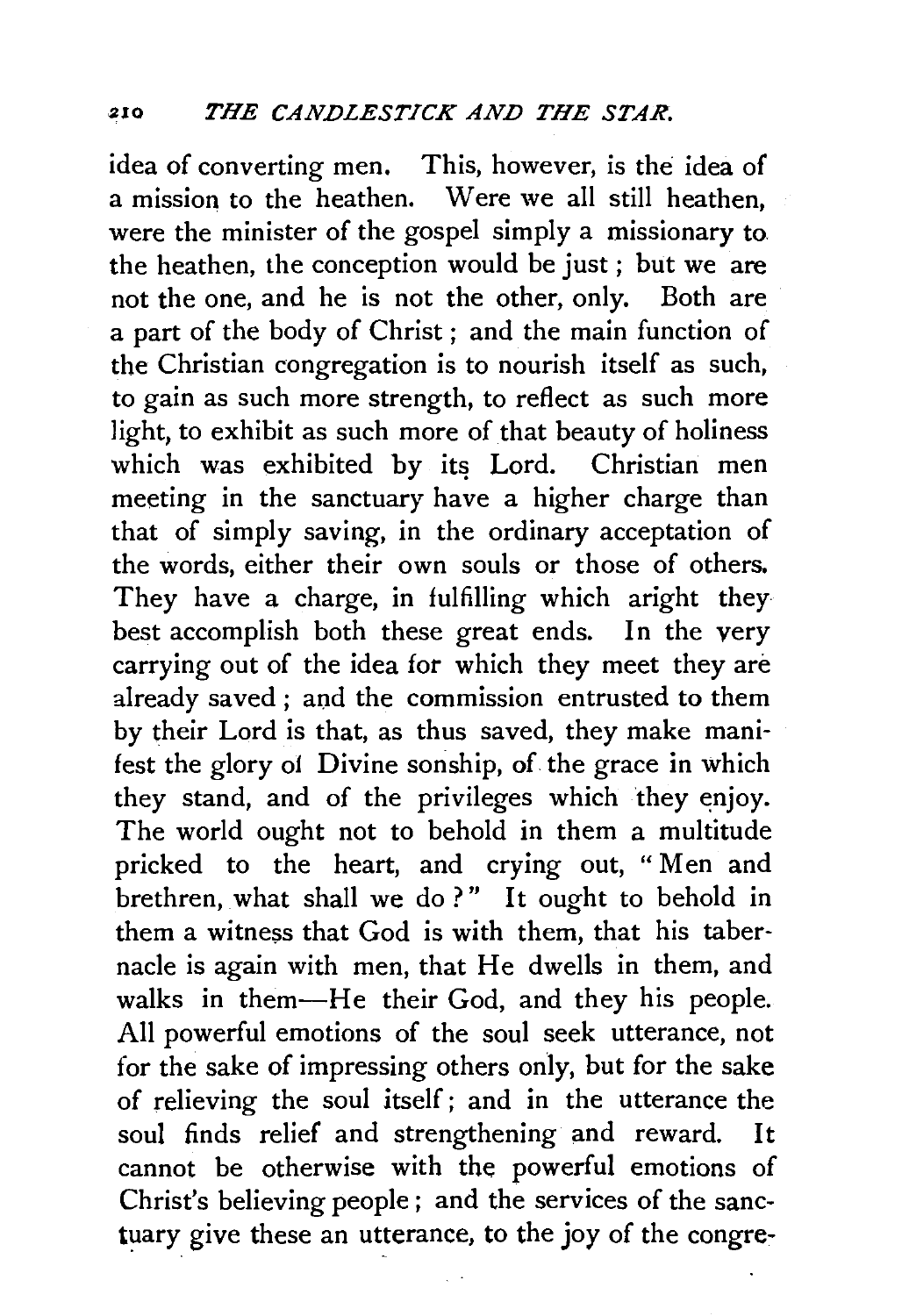gation, and the praise of its Redeemer and King. While it is musing the fire burns; then it speaks with its tongue, and is at rest.

The lesson, then, taught us by the fact that the Church of Christ is presented to us as the " golden candlestick" of the Sanctuary, of high value at all times, is even of peculiar value at the present time. It reminds Christian men that they have to *be* as well as *do*; that, as Christians, they do not exist only for the sake of the world without, or to be a centre of missionary effort. They are to burn for the sake of burning. Now that their great Head has gone away to his Father, they are to present a visible manifestation of his glory ; and there can be no object of greater ·concern to them than to do this in an appropriate and worthy manner. Whatever sin still stains them, whatever shortcoming marks them, whatever deficiency they exhibit in the gathering together and blending ot all Christian graces, helps to mar the picture of Jesus which they are to set before men; while, on the other hand, their joyful communion with the Father, their fellowship with one another, their songs of praise, and their united prayers, testify to the power and beauty of the new life to which they have been called, of the new world into which they have been brought. As those, therefore, who feel themselves to be in a chamber alone with God, let them forget the world, and let them devote no small part of their Christian efforts simply to trimming their own and each other's lamps; so that, simply in the blessed consciousness of unity with Christ, they may send an ever larger, purer, brighter, flame from that oil of the Divine Spirit which they, day by day, and night by night, renew.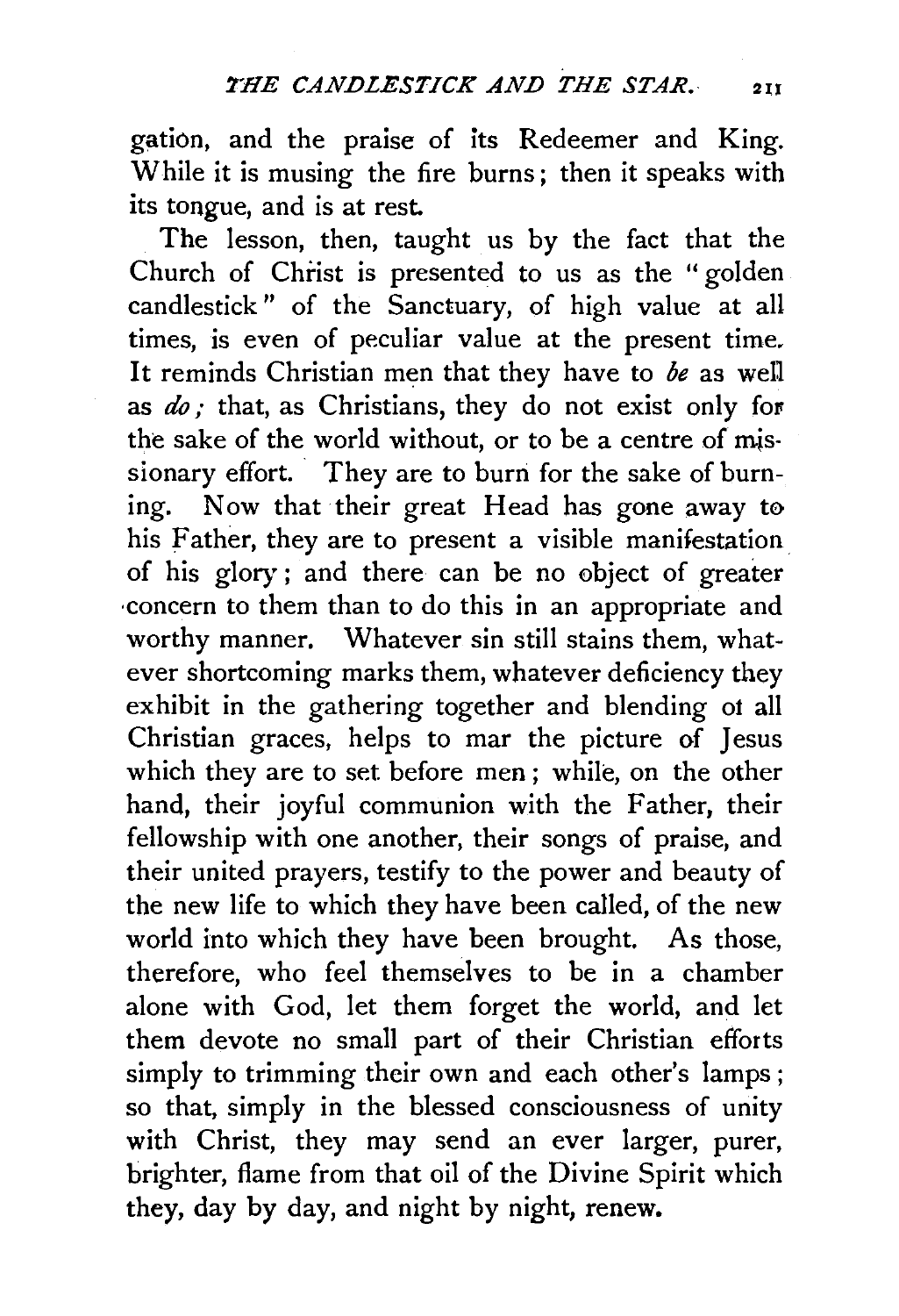2. The Church is a Star. - Yet not exactly when considered in herself, in what she internally and in her own secret nature is, is she a star ; but in her "angel," in her messenger, in her outward expression, in her utterance to men. The metaphor is a very beautiful one, especially when we apply a rule of interpretation for which there is constant occasion in the Apocalypse-that the figure partially depicted in one passage is to be filled out by the other details given us in other passages where it is again employed. For, applying this rule, we have here to take along with us Chapter ii. Verse 28, "I will give him the morning star," and Chapter xxii. Verse 16, where Jesus says of Himself, "I am the root and the offspring of David, and the bright and morning star." So that that star which represents the Church when united to her Lord, is not any star, but the bright morning star, the harbinger of day. Nor can we doubt the meaning of the figure. Other passages of Scripture sufficiently explain it. The proclamation of Divine truth is associated with a star in Daniel xii.  $3:$  "They that be wise shall shine as the brightness of the firmament, and they that turn many to righteousness as the stars for ever and ever;" while again the proclamation of Messiah's truth *to the ends* of *the earth* belongs to the same conception alike in the prophecy of Balaam and in the song of Zacharias. "I shall see him," says the former, "but not now : I shall behold him, but not nigh : there shall come a Star out of Jacob, and a Sceptre shall rise out of Israel, and shall smite the corners of Moab, and destroy all the children of Sheth" (Numb. xxiv.  $17$ ); and to a similar effect the latter: " Blessed be the Lord God of Israel; for he hath visited and redeemed his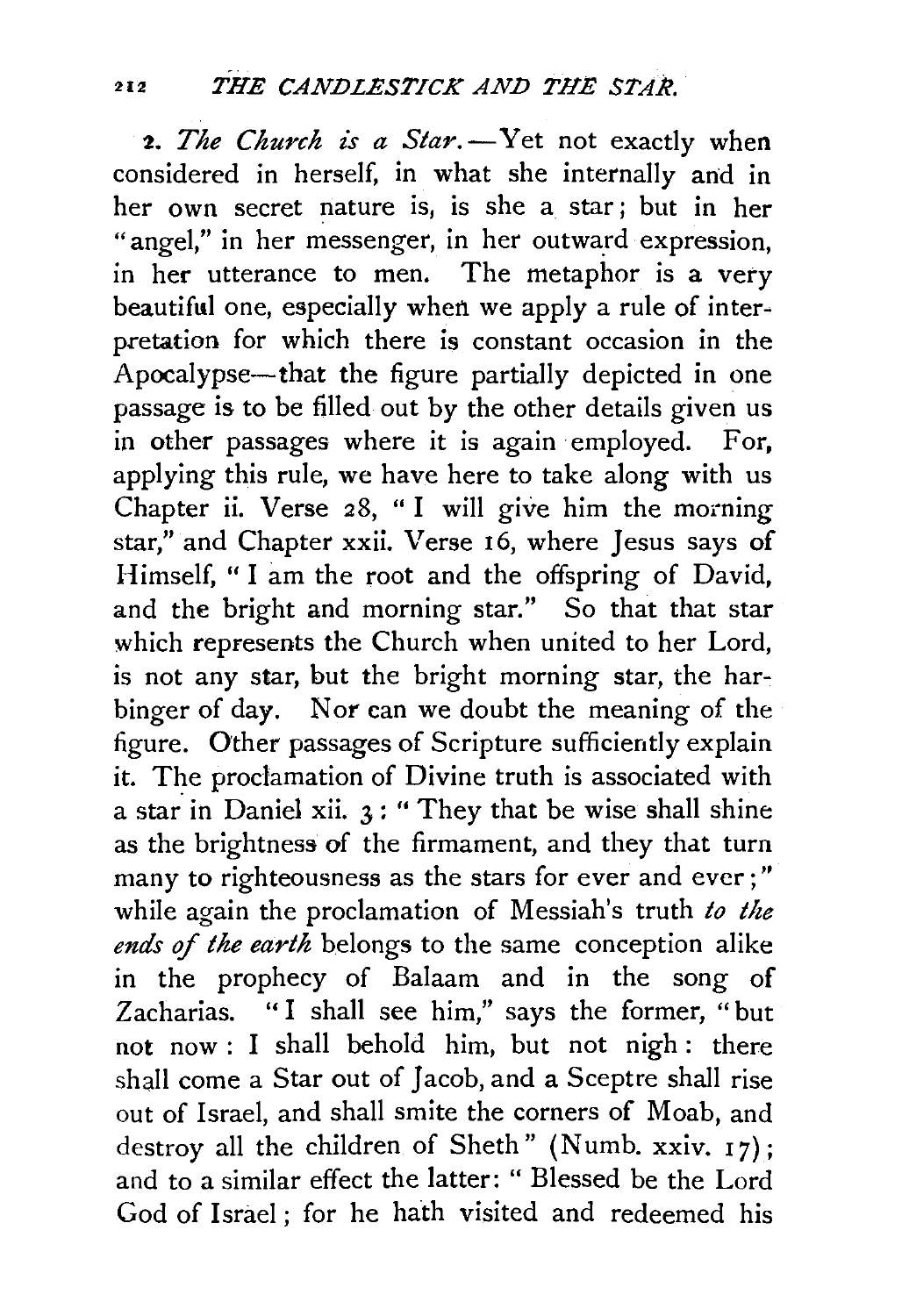people, and hath raised up a horn of salvation for usin the house of his servant David ; . . . whereby the dayspring from on high hath visited us, to give light tv them that sit in darkness and in the shadow of death" (Luke i. 68, 69, 78, 79).

It is in this figure, then, that the activities of the Church come out. As a "golden candlestick" she burns in the secret· place of the Most High, feeding the lamp of her Divine life with sacred oil. She abides in the tabernacle of the Almighty, expressing herself in ptayer and praise and holy living, careless though no human eye behold her, satisfied to have communion and fellowship with Him who is Light, and with whom there is no darkness at all. As a " star" she comes forth by her " angel" into the world, acknowledging that she has a mission to mankind, that she is to lighten the dark places of the earth, that she is to usher in the coming day ; and. that she is *sa* to let her light shine before men, that they may turn their eyes to it with joy, and may behold in it the presage of the time when darkness shall no more cover the earth, nor gross darkness the people ; but when the Lord shall arise upon her, and his glory shall be seen upon her, and the Gentiles shall come to her light, and kings to the brightness of her rising (Isaiah lx. 2, 3).

For this is one of the very points of the figure of the "star," that it sets forth not merely the outward shining, but the universality with which the light 'is spread abroad. The figure of the golden candlestick is, strictly speaking, a Jewish one ; only when transfigured in the Church of Christ has it to do with Gentiles. The figure of the star goes directly to the latter. As we have seen in the prophecies of Balaam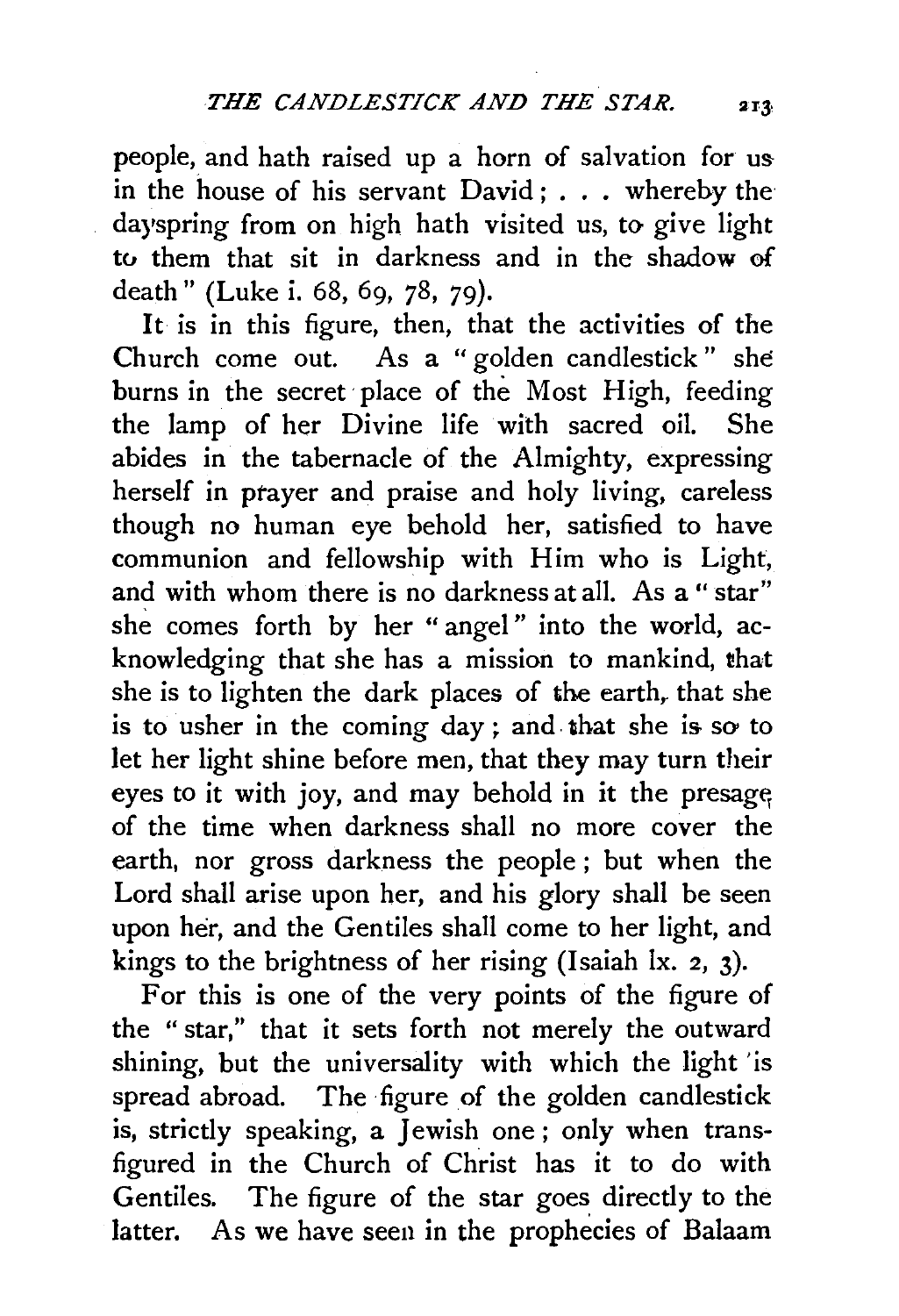and Zacharias, the Gentile element is essentially involved in the "star." All local distinctions are overcome, all temporary middle walls of partition are broken down, when the star is spoken of. We are introduced to the universal Church by Him who hath made both Jew and Gentile one, " who came and preached peace to them which were afar off, and to them that were nigh. For through him we both have access by one Spirit unto the Father; in whom each several building {not, as in English Version, 'all the building') groweth unto an holy temple to the Lord" (Eph. ii. 17, 18, 21).

This consideration also shews us the *order* in which the two different functions of the Church of which we have been speaking are to be realized. The Jewish Church preceded the universal Church, the "golden candlestick" the "star." It was in quietness and secrecy that, during long ages, the Almighty nourished a people to Himself, before He fully made known the fact that the Gentile was as precious to Him as the Jew. His law of grace was like his law of naturefirst the seed buried in the ground, then the little stem. and then the tree, beneath whose spreading branches the whole world shall rest. In like manner, the life within is to precede activity without. The Church must realize as far as possible her own ideal before she can hope to act successfully on the world; and, the more she realizes it, the more successful may she hope to be. It is true that outward activity reacts upon her inward life. Without action she must languish and die, just as communities of religious devotees, who have separated themselves from the world for the purpose of cultivating nothing but a quiet piety, have too often, in not blessing the world, lost the blessing